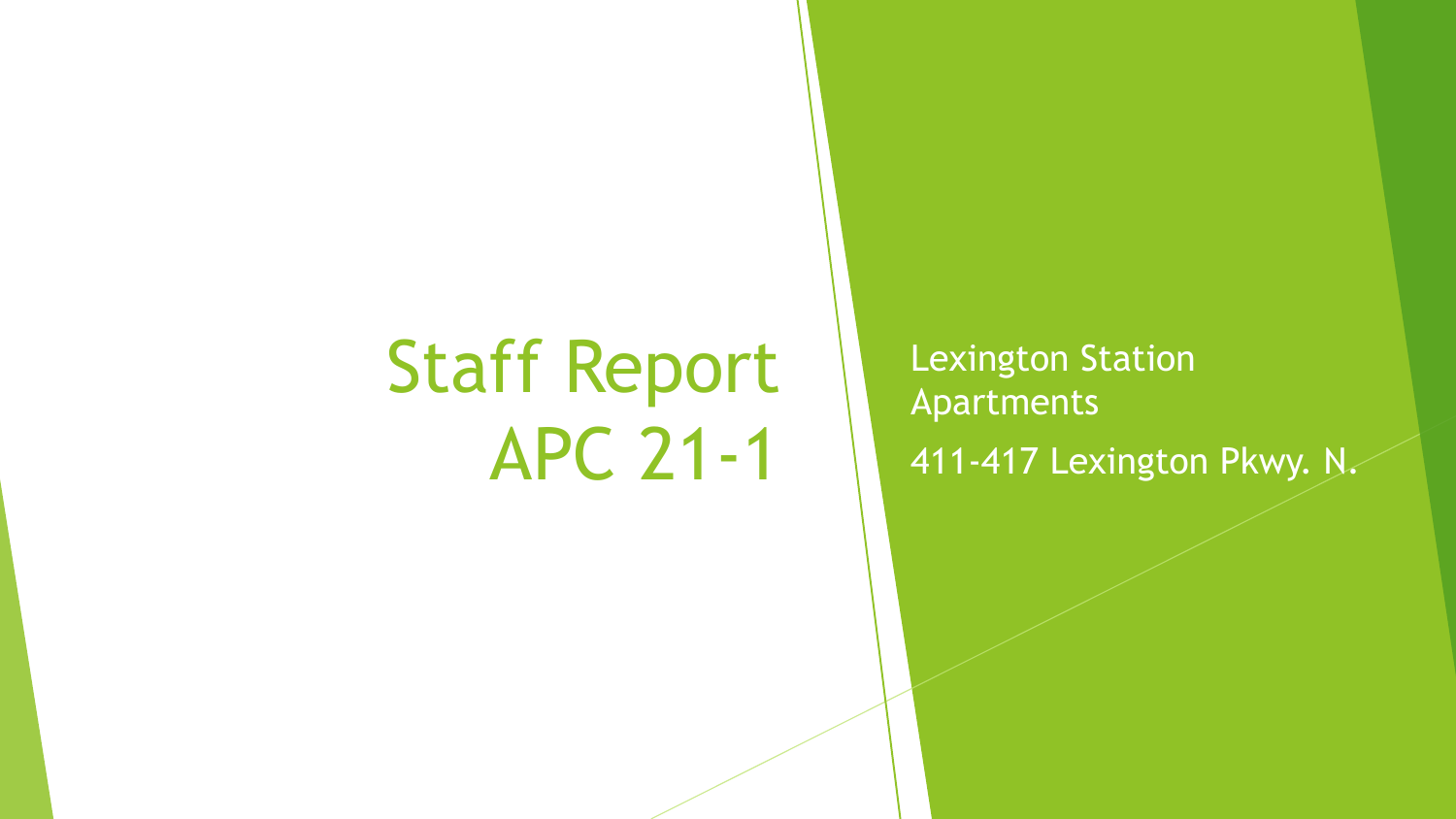## Site Plan Review Process and Timeline

- $\triangleright$  Site Plan Review is a delegated function of the Planning Commission, typically decided by staff
- Reviewers across city departments and jurisdictions including: Zoning, Planning, Sewers, Traffic Engineering, Mapping and Records, Construction, Transportation Planning and Safety, Forestry, Parks, SPRWS, DSI, Ramsey County, Metro Transit, Watershed Districts, etc.
- Site plans are reviewed for compliance with ordinance and policy

#### Lexington Station Apartments

- Planning Commission voted to review the site plan on December 4, 2020
- Site Plan Review Committee reviewed the plans, noted required revisions, and recommended approval with conditions on January 8, 2021
- Zoning Committee Public Hearing and recommended approval with conditions on January 14, 2021
- Planning Commission vote to approve the site plan failed; voted to lay over the decision on January 22, 2021
- Planning Commission denied the Site Plan on February 5, 2021
- Alatus appealed the Planning Commission decision to City Council on February 12, 2021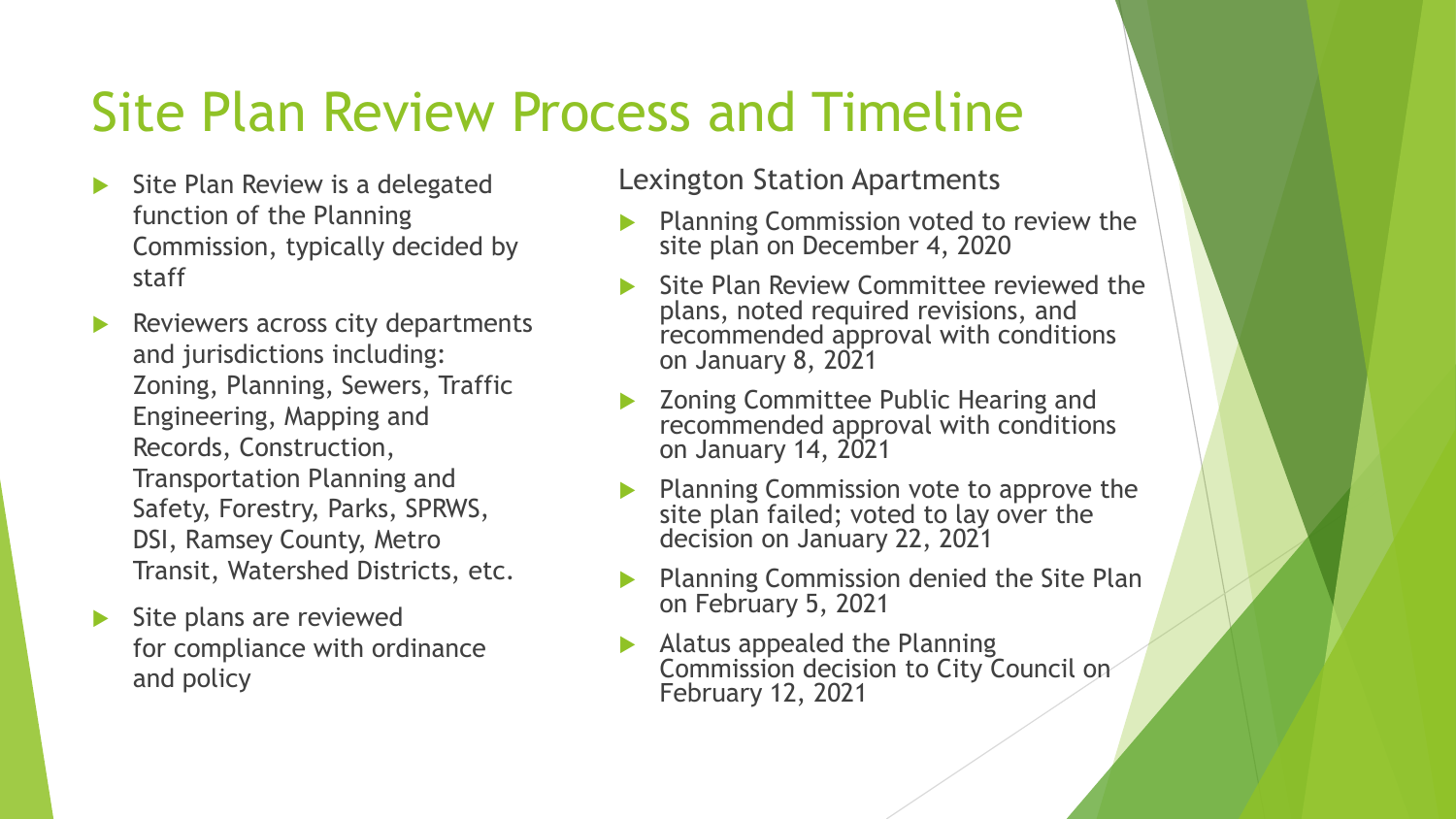

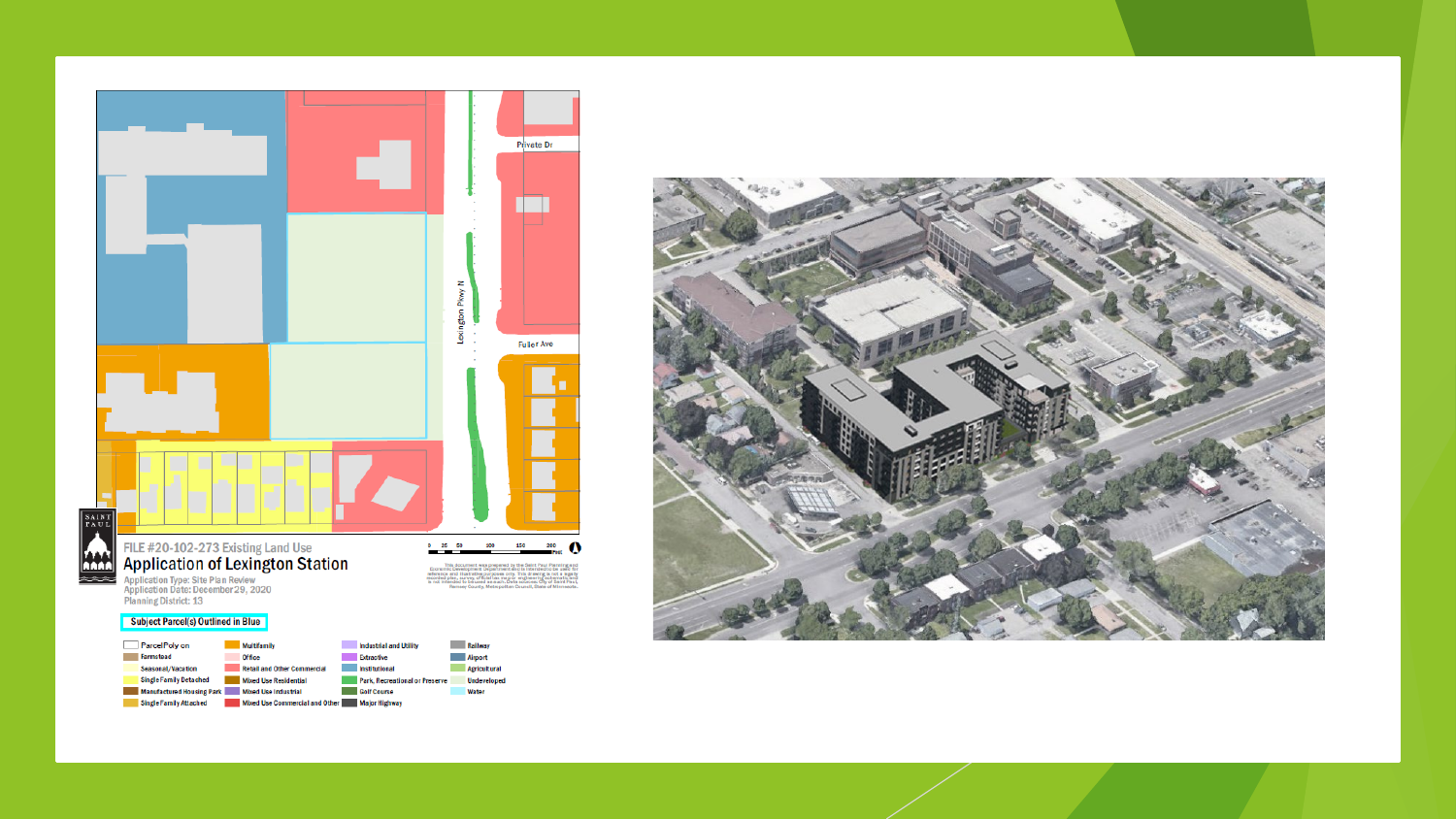

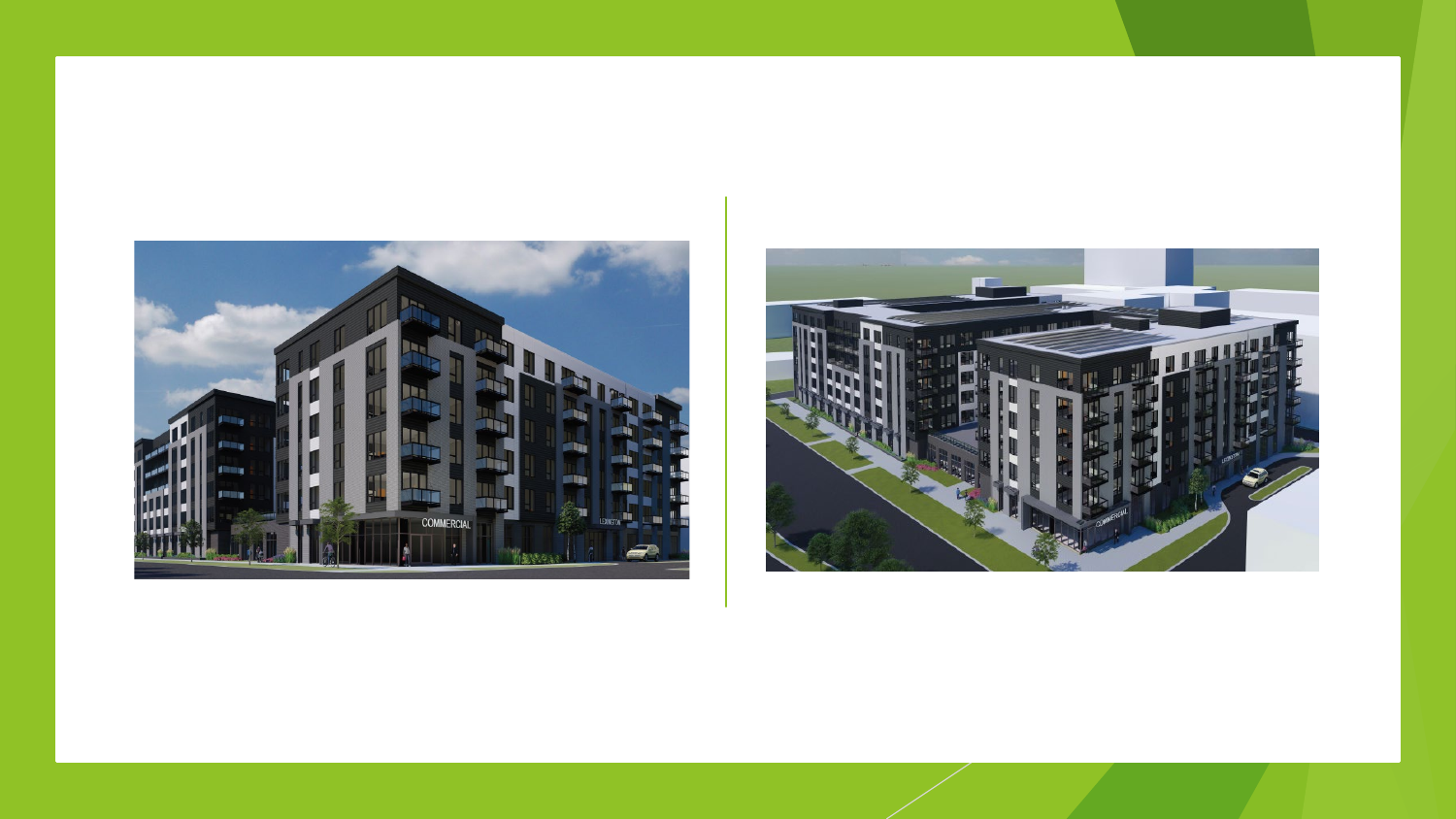

#### Development Overview:

- T4 zoning and design standards
- 228 residential units
- 3,000 SF of ground level commercial space
- 254 structured parking spaces
- Floor area ratio of 2.72
- 15' wide landscaped boulevard 12' sidewalk along Lexington Pkwy. (Allows for future ped/bike facilities)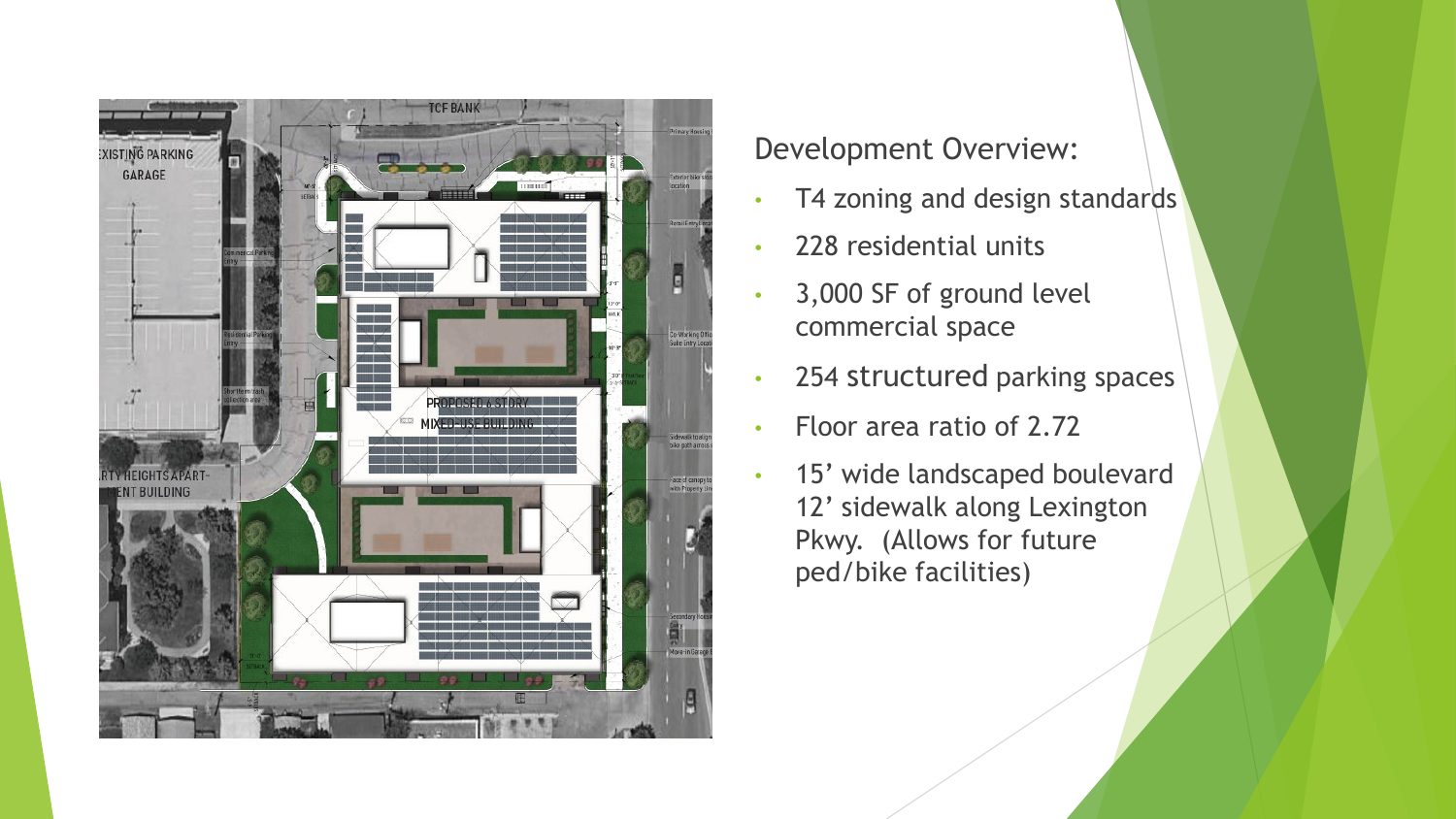**Testimony** Received:

Between Planning Commission Zoning Committee Public Hearing and this Appeal:

- 9 letters and 1 speaker in support
- 21 letters and 10 speakers against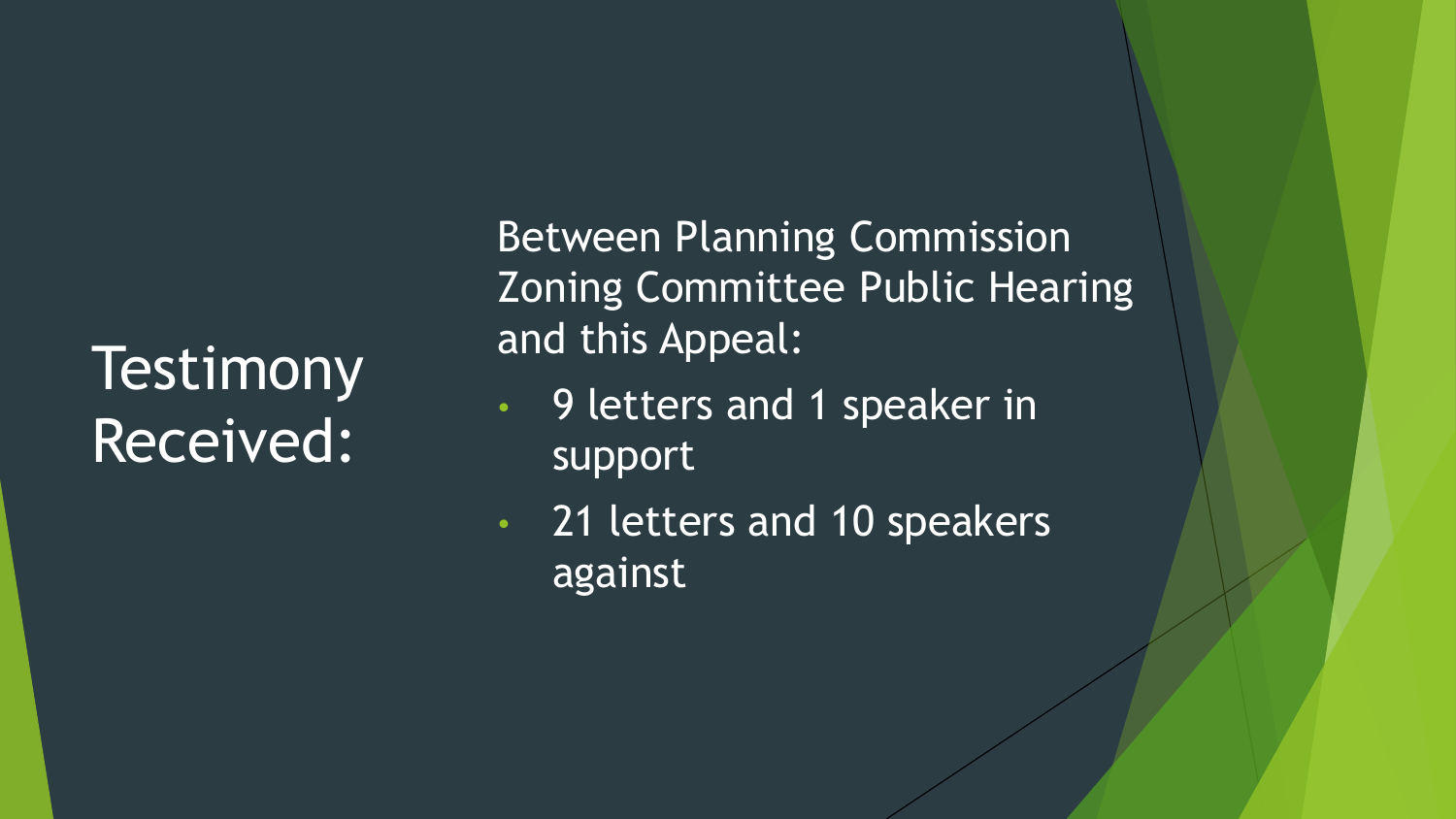# Site Plan Approval Requires Consistency with 11 Findings (Sec 61.402(c))

- **1. The city's adopted comprehensive plan and development or project plans for sub-areas of the city.**
- **2. Applicable ordinances of the city.**
- 3. Preservation of unique geologic, geographic or historically significant characteristics of the city and environmentally sensitive areas.
- 4. Protection of adjacent and neighboring properties through reasonable provision for such matters as surface water drainage, sound and sight buffers, preservation of views, light and air, and those aspects of design which may have substantial effects on neighboring land uses.
- 5. The arrangement of buildings, uses and facilities of the proposed development in order to ensure abutting property and/or its occupants will not be unreasonably affected.
- 6. Creation of energy-conserving design through landscaping and location, orientation and elevation of structures.
- 7. Safety and convenience of both vehicular and pedestrian traffic both within the site and in relation to access streets, including traffic circulation features, the locations and design of entrances and exits and parking areas within the site.
- 8. The satisfactory availability and capacity of storm and sanitary sewers, including solutions to any drainage problems in the area of the development.
- 9. Sufficient landscaping, fences, walls and parking necessary to meet the above objectives.
- 10. Site accessibility in accordance with the provisions of the Americans with Disabilities Act (ADA), including parking spaces, passenger loading zones and accessible routes.
- 11. Provision for erosion and sediment control as specified in the Minnesota Pollution Control Agency's "Manual for Protecting Water Quality in Urban Areas."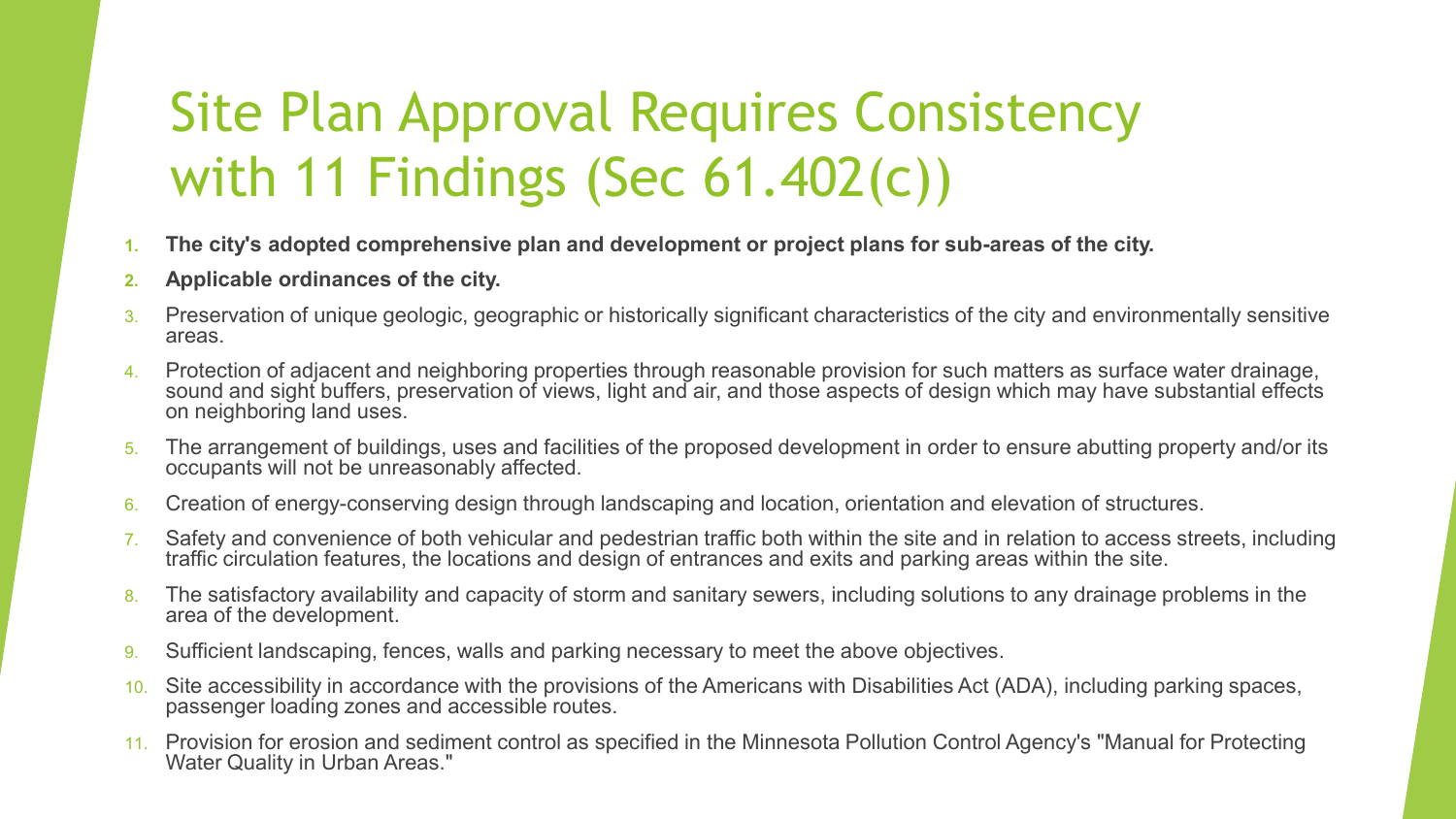### Finding 1 – Consistency with the Comprehensive Plan

While the site plan is generally consistent with the applicable policies of the 2040 Saint Paul Comprehensive Plan (2020), the Lexington Station Area Plan (2008), and Union Park Community Plan (2016), on balance the site plan is inconsistent with the 2040 Saint Paul Comprehensive Plan (2020) core values of equity, affordability, and sustainability.

– Planning Commission Resolution 21-5

- Finding acknowledges that the Site Plan is consistent with all applicable policies and reaches an unsupported conclusion of inconsistency with the City's core values
- …affordable housing is a major component of the Site Plan. 288 new residential units will be created in the City. The Appellant is voluntarily applying for the City's 4(d) Affordable Housing Incentive Program
- The Site Plan supports the City's aspirational values related to sustainability. The Project includes a rooftop solar array. Finding #6 was met - Creation of energy-conserving design through landscaping and location, orientation and elevation of structures
- The property has been a vacant for more than a decade. This Site Plan increases density on valuable urban land and calls for high-quality urban design that supports pedestrian friendliness and healthy environment, and enhances the public realm
- The appellant suggests additional conditions be added relating to equity, affordability, and sustainability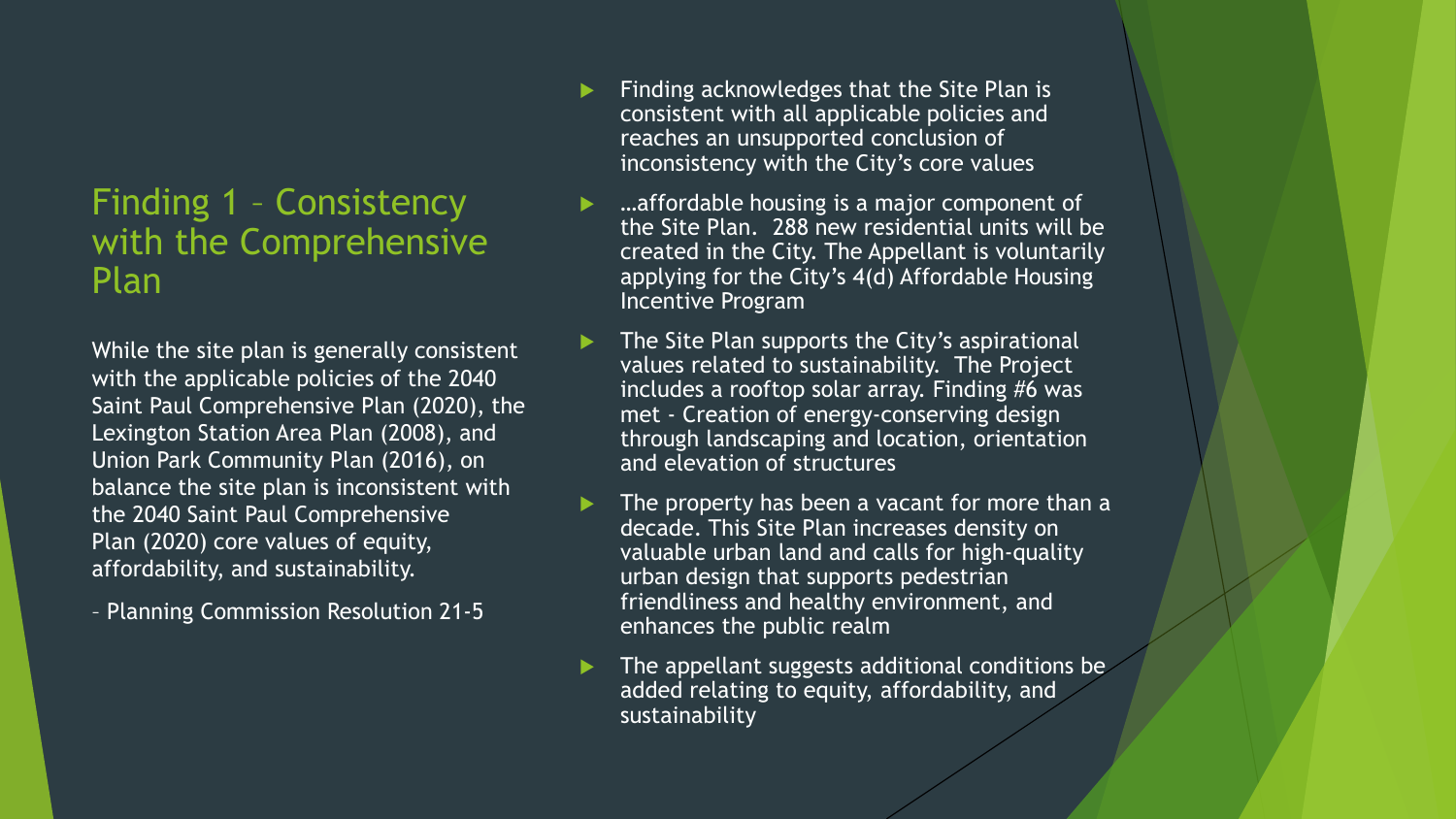### Finding #2 – Compliance with Applicable Ordinances

The Site Plan does not comply with the following Code Section 66.343 – Traditional neighborhood district design standards:

- $66.343(b)(2)$  Transitions to lower density neighborhoods. Transitions in density or intensity shall be managed through careful attention to building height, scale, massing and solar exposure.
- 66.343(b)(16) Interconnected street and alley network. The existing street and alley network shall be preserved and extended as part of any new development. If the street network has been interrupted, it shall be restored whenever possible.
- Planning Commission Resolution 21-5
- The site is bordered by a gas station, parking garage, four-lane road and a commercial area. "Gradual transition" in building height and mass is unreasonable, and impractical for this site based on surrounding land uses
- Extension of the street network is impractical. Potential continuation of the street grid beyond the site is not in the developer's control
- The Lexington Station Area Plan promotes the inclusion of public art, the creation of active uses on the first floor and the display of large glass frontages, which the development seeks to provide
- The original Staff Report found that the site plan is in compliance with Traditional Neighborhood Design Standards